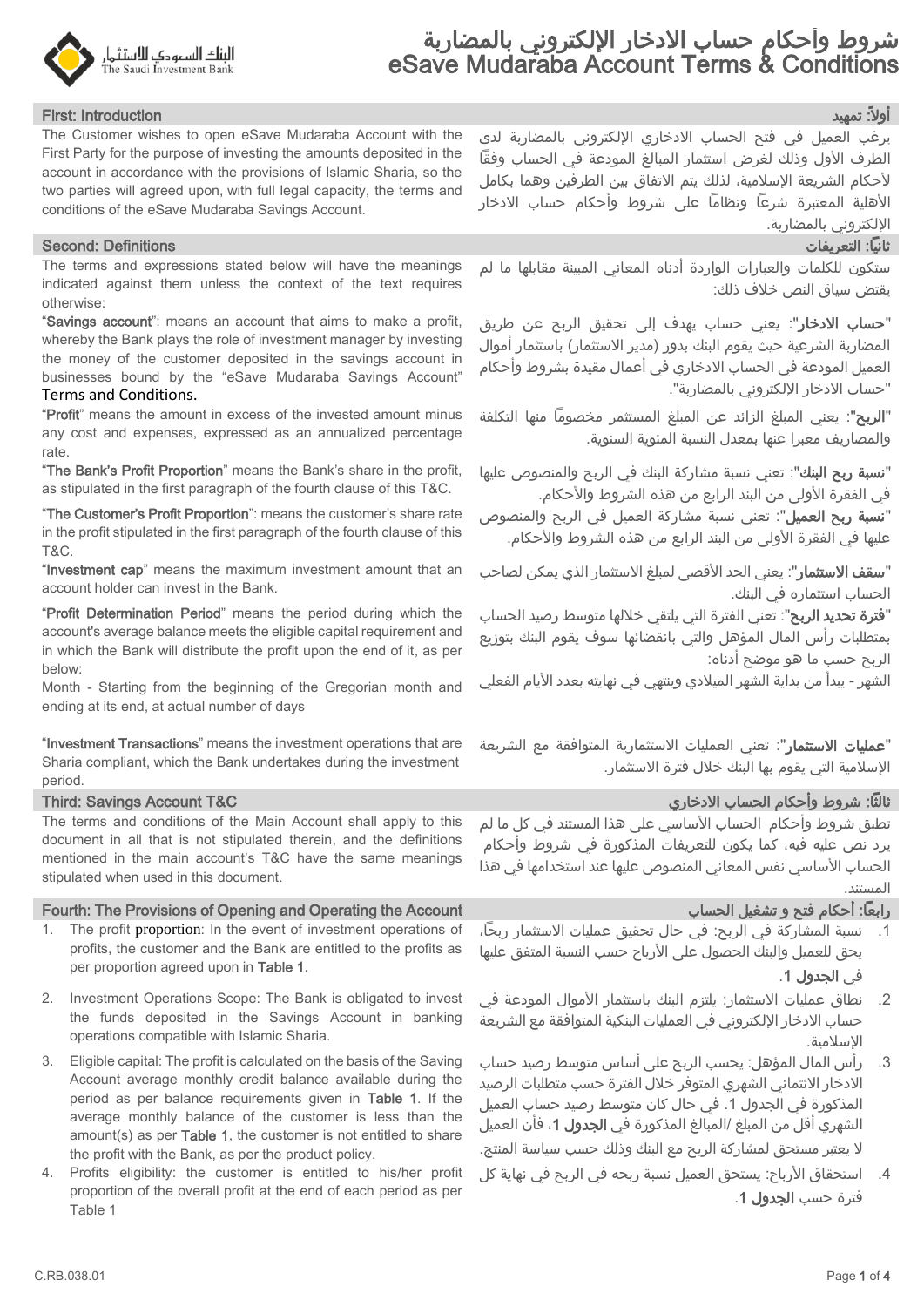# شروط وأحكام حساب الادخار الإلكتروني بالمضاربة eSave Mudaraba Account Terms & Conditions



- 5. Changing the customer's profit rate: The Bank has the right to change the customer's profit rate or profit ceiling rate in which the customer will be informed 30 days before the start of the new period through SMS or E-mail in addition to an announcement published on the Bank's website and pop-ups in the customer's electronic account.
- 6. Withdrawal and deposit: The customer may withdraw and deposit from/to the Saving Account at any time, taking into considerations the effect of his withdrawal or deposit on the average balance of the eligible account. The average balance is calculated at the end of the month by adding the end-of-day balances for each day during the month and dividing by the total number of days in the month. Any cash withdrawal or deposit on a particular day has an effect on the day's closing balance which is used to calculate the monthly average balance.
- 7. The Bank invests in low risk investment avenues based on the classification approved by the Treasury Department in the Bank with the aim of reducing the possibility of any losses.
- 8. The Bank will invest the funds at its discretion in its assets portfolio that are compliant with Sharia in available products and other local investment instruments that are compliant with Sharia (such as instruments, fixed deposits, etc.)

- 1. The Bank and account holders agree that the divisible profit will be shared between the Bank and account holders as per the profit sharing ratio agreed upon in Table 1.
- 2. The account holders acknowledge in advance that if the Bank contributes a certain amount to the savings account, then its contribution is considered as a contribution other than those with open accounts, and in its amount he/she is entitled to a profit proportion like other subscribers, and this is not his/her entitlement to the profit as investor as per Table 1.
- 3. The Bank and account holders agree that the distributable profit in excess of the expected profit rate agreed upon in Table 1 will be fully retained by the Bank.
- 4. Account holders hereby agree that the Bank may agree on a different profit-sharing ratio or expected profit rate or profit ceiling rate with any one or more account holders based on its sole discretion. Such agreement by the Bank shall not give rise to any right whatsoever to any other account holder(s) to seek such rates.
- 5. The account holders further acknowledge and agree that the distribution by the Bank of its share of profit to any one or more account holder(s) shall not give rise to any rights to the other account holder(s) to demand such additional profit.

1. SAIB does not guarantee the profitability of the account or no occurrences of losses, in case of funds owners' loss; the Bank will bear the full loss if it is caused by infringement or negligence on part of SAIB or any of its officers. In other cases, the Bank may partially or completely ward off the loss of funds owners without obligating it to do so.

- .5 تغيير نسبة ربح العميل: يحق للبنك تغيير نسبة ربح العميل أو نسبة سقف الأرباح حيث يتم تبليغ العميل بذلك قبل 30 يوم من بداية الفترة الجديدة عن طريق الرسائل النصية أو عن طريق البريد اإللكتروني باإلضافة إلى إعالن ينشره البنك في موقع البنك االلكتروني وعن طريق النوافذ المنبثقة في حساب العميل اإللكتروني.
- .6 السحب واإليداع: يجوز للعميل السحب واإليداع من / إلى حساب االدخار في أي وقت، مع مراعاة تأثير سحبه أو إيداعه على متوسط رصيد الحساب المؤهل. ويتم حساب متوسط الرصيد في نهاية الشهر عن طريق إضافة أرصدة نهاية اليوم لكل يوم خالل الشهر والقسمة على إجمالي عدد أيام الشهر. أي سحب أو إيداع نقدي في يوم معين له تأثير على الرصيد إغالق اليوم الذي يُستخدم لحساب متوسط الرصيد الشهري.
- .7 يقوم البنك باالستثمار في طرق منخفضة المخاطر حسب التصنيف المعتمد لدى ادارة الخزينة في البنك بهدف تخفيض احتمالية وقوع أي خسائر.
- 8. سوف يستثمر البنك الأموال وفقًا لتقديره في محفظة أصوله المتوافقة مع الشريعة اإلسالمية في المنتجات المتاحة وغيرها من أدوات الاستثمار المحلية المتوافقة مع الشريعة الإسلامية (مثل الصكوك والودائع الثابتة وغيرها)

## خامسًا: تقاسم الربح Sharing Profit :Fifth

- .1 يوافق البنك وأصحاب الحسابات على أن يتم تقاسم الربح القابل للتقسيم بين البنك وأصحاب الحسابات وفقا لنسبة تقاسم الربح المتفق عليها بالجدول .1
- .2 يقر أصحاب الحسابات مسبقا مع البنك بأنه في حالة مساهمة البنك بمبلغ معين في الحساب االدخاري فتعتبر مساهمته كمساهمة غيره من ذوي الحسابات المفتوحة ويستحق بمقدارها نسبة من الربح كغيره من المشتركين وهذا غير استحقاقه في الربح كمستثمر بنسبه حسب ما جاء في الجدول .1
- .3 يوافق البنك وأصحاب الحسابات بأن الربح القابل للتوزيع الذي يزيد عن نسبة الربح المتوقع المتفق عليها **بالجدول 1** سوف يحتفظ به البنك بالكامل.
- .4 يوافق أصحاب الحسابات أن البنك قد يوافق على نسبة مختلفة لتقاسم الربح أو نسبة الربح المتوقع أو نسبة سقف الأرباح مع اي أحد أو أكثر من أصحاب الحسابات وفقا لتقديره وحده ولن تؤدي مثل هذه الاتفاقية من قبل البنك إلى أي حق من أي نوع لأي صاحب (أصحاب) حساب آخر للحصول على مثل تلك النسب.
- .5 يقر أيضًا أصحاب الحسابات بأنه ال يؤدي توزيع البنك لحصته من األرباح إلى أي واحد أو أكثر من أصحاب الحسابات إلى أي حقوق لصاحب (أصحاب) الحساب الآخر للمطالبة بمثل هذا الربح الإضافي..

## سادسًا: تقاسم الخسارة Sharing Loss :Sixth

.1 البنك السعودي لالستثمار ال يضمن ربحية الحساب االدخاري أو تكبد أي خسارة، وفي حال تحقق الخسارة ألرباب المال فإن البنك سيتحمل الخسارة كاملة في حال كانت الخسارة بسبب سوء تصرف أو إهمال واضح من قبل البنك السعودي لالستثمار أو أي من مسؤوليه ، أما في الحالات الأخرى فإن البنك ربما يقوم بدرء خسارة أرباب المال بشكل جزئي أو كلي من غير إلزام عليه في ذلك.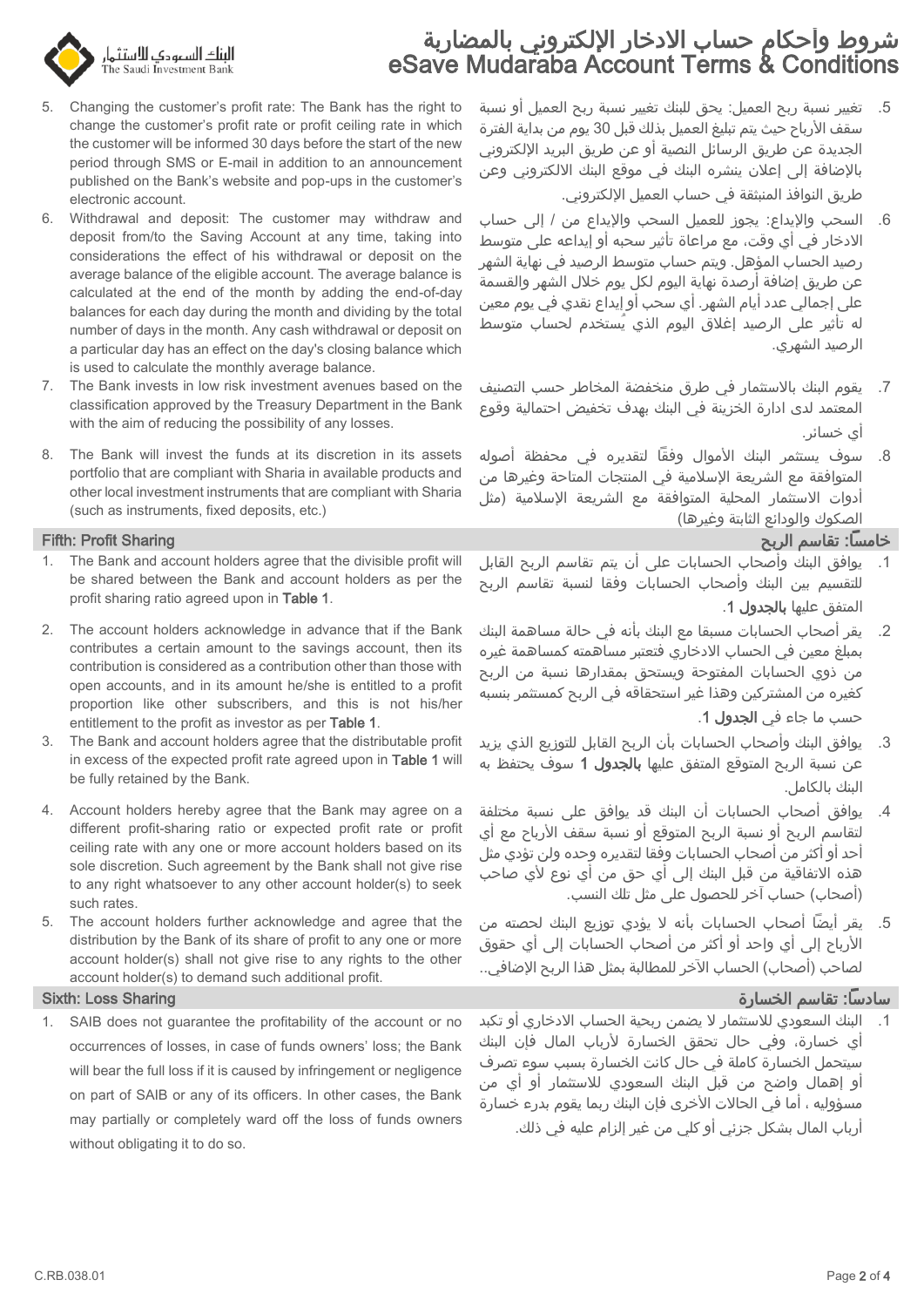

# شروط وأحكام حساب الادخار الإلكتروني بالمضاربة eSave Mudaraba Account Terms & Conditions

2. Unguaranteed profits: The Bank does not guarantee making profits from investment operations, as these are operations carried out in accordance with Islamic Sharia and are subject to profit and loss.

# سابعاً: أحكام عامة Conditions و Conditions و Conditions و Conditions و Conditions و Conditions و Conditions و

- 1. Language: This T&C is drafted, made and effected in Arabic Language only; therefore, this T&C shall be solely interpreted based on the Arabic text.
- 2. Table 1 and any other tables may be added later shall be considered an integral part of this agreement.
- 3. Any amendment or any notice under these terms and conditions shall be deemed to have been delivered in any of the following cases:
- a. Sending SMS via mobile phone or e-mails to the customer's addresses. In addition to an announcement published on the Bank's website and pop-ups in the customer's electronic account.
- b. Any amendments to Table 1 attached to this T&C are considered effective and known to account holders as they will be notified by the Bank. Account holders have a 30-day period from the date of this notice to withdraw their investments. If they fail to do that, this will be considered as an acceptance of the amendments which is made by the Bank in Table 1 and these amendments are binding to all the parties.

2. الأرباح غير مضمونة: لا يضمن البنك تحقيق أرباح من عمليات المضاربة كونها عمليات تتم وفق الشريعة اإلسالمية وهي معرضة للربح والخسارة.

- لغة الشروط والأحكام: تم إعداد وإبرام وإنفاذ هذه الشروط والأحكام فقط باللغة العربية مع ترجمة للغة الإنجليزية. وعليه، فإن هذه الشروط واألحكام تخضع وتفسر وفقا لنصها العربي فقط.
- 2. يعد **الجدول 1** وأي جداول قد تضاف لاحقاً جزء لا يتجزأ من هذه االتفاقية.
- 3. \_ يعتبر أي تعديل أو أي إشعار بموجب هذه الأحكام والشروط قد سلم في أي من الحاالت التالية:
- أ. إرسال إشعار من قبل البنك عن طريق رسالة نصية عبر الهاتف الجوال أو عناوين البريد الالكتروني للعملاء. بالإضافة إلى الإعلان عن التعديل عبر موقع البنك االلكتروني وعن طريق النوافذ المنبثقة في حساب العميل اإللكتروني.
- ب. تعتبر أية تعديلات **للجدول 1** المرفق بهذه الشروط والأحكام نافذة المفعول ومعلومة لأصحاب الحسابات بإرسال إشعار بذلك من قبل البنك ويتاح لأصحاب الحسابات فترة 30 يوما من تاريخ هذا الإشعار لسحب استثماراتهم وفي حال إخفاقهم فسوف يعتبر ذلك بمثابة قبول للتعديالت التي أجراها البنك في الجدول 1 وتعتبر هذه التعديلات ملزمة لكافة الأطراف.